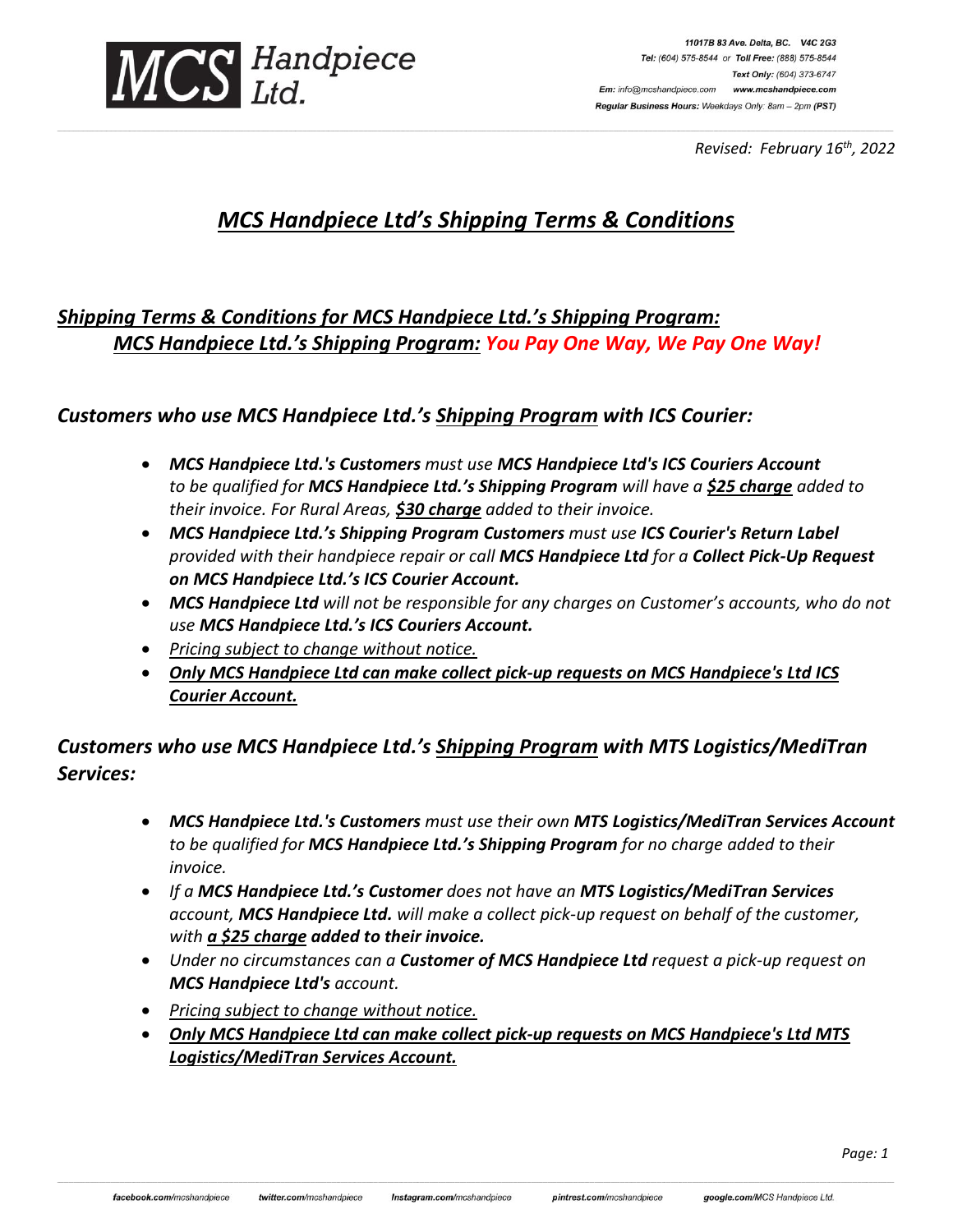

#### *Customers who use MCS Handpiece Ltd.'s Shipping Program with Canada Post:*

• *MCS Handpiece Ltd.'s Customers must use their own Canada Post Account to be qualified for MCS Handpiece Ltd.'s Shipping Program for no charge added to their invoice.*

,一个人的人都是不是,他们的人都是不是,他们的人都是不是,他们的人都是不是,他们的人都是不是,他们的人都是不是,他们的人都是不是,他们的人都是不是,他们的人都是不

- *All shipments made by MCS Handpiece Ltd will be sent through Xpresspost by Canada Post. A tracking number will be provided on the invoice & kept for records.*
- *If a Customer of MCS Handpiece Ltd ships a package to MCS Handpiece Ltd through Canada Post, and the package is paid for by the Customer of MCS Handpiece Ltd, the returned parcel will be shipped by Xpresspost by Canada Post free of charge to the Customer of MCS Handpiece Ltd. A tracking number will be provided on the invoice & kept for records.*
- *Pricing subject to change without notice.*

# *Shipping Terms & Conditions for Customers NOT Using MCS Handpiece Ltd.'s Shipping Program.*

### *Customers Request ICS Courier for Return Shipping, outside of British Columbia:*

- MCS Handpiece Ltd.'s Customers; with a Package Weight of Under 500G, will have a \$25 *shipping charge added to their invoice.*
- MCS Handpiece Ltd.'s Customers; with a Package Weight of Under 500G, in Rural Areas will *have a \$30 shipping charge add to their invoice.*
- *MCS Handpiece Ltd.'s Customers; with a Package Weight of Over 501G to 1KG, will have a \$25 shipping charge added to their invoice.*
- *MCS Handpiece Ltd.'s Customers; with a Package Weight of Under 501G to 1KG, in Rural Areas will have a \$30 shipping charge added to their invoice.*
- *MCS Handpiece Ltd.'s Customers who have their own ICS Courier Account, can email to MCS Handpiece Ltd, an ICS Courier Return Label on their account, to use on their shipment. If this label is used, there will not be a charge on the invoice.*
- *Pricing subject to change without notice.*
- *Only MCS Handpiece Ltd can make collect pick-up requests on MCS Handpiece's Ltd ICS Courier Account.*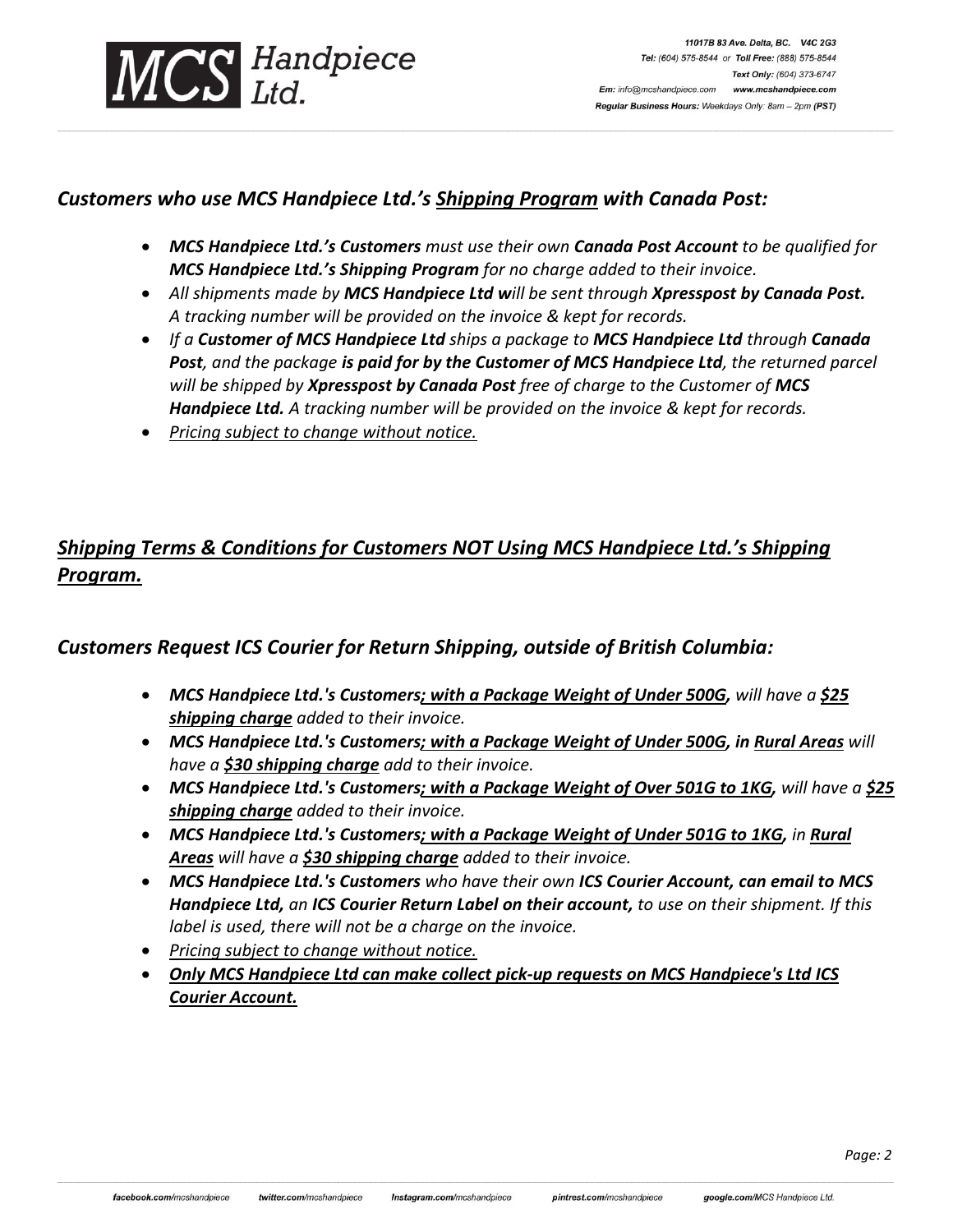

### *Customers Request MTS Logistics/MediTran Services for Return Shipping in Lower Mainland, British Columbia:*

,一个人的人都是不是,他们的人都是不是,他们的人都是不是,他们的人都是不是,他们的人都是不是,他们的人都是不是,他们的人都是不是,他们的人都是不是,他们的人都是不

- *MCS Handpiece Ltd.'s Customers will have a \$25 shipping charge added to their invoice.*
- *MCS Handpiece Ltd.'s Customers who wish to use MTS Logistics/MediTran Services, MCS Handpiece Ltd will waive the \$25 shipping charge.*
- *MCS Handpiece Ltd's Customers who wish to use MTS Logistics/MediTran Services and will require more than 1 package for shipping, will only be required to pay \$25 for shipping on the second and consecutive packages.*
- *Under no circumstances can a Customer of MCS Handpiece Ltd request a pick-up request on MCS Handpiece Ltd's account.*
- *Pricing subject to change without notice.*
- *Only MCS Handpiece Ltd can make collect pick-up requests on MCS Handpiece's Ltd MTS Logistics/MediTran Services Account.*

#### *Customers Requesting Canada Post/United States Parcel Service:*

- *All shipments made by MCS Handpiece Ltd will be sent through Xpresspost by Canada Post. A tracking number will be provided on the invoice & kept for records.*
- *MCS Handpiece Ltd will ship Repaired Handpieces, Handpiece Sales & Parts Sales to MCS Handpiece Ltd's Customers through Canada Post. There will be a \$25 shipping charge added to their invoice. A tracking number will be provided on the invoice & kept for records.*
- *Pricing subject to change without notice.*

## *Shipping Terms & Conditions for Customers Wishing to use an Alternate Shipping Company for Returned Handpieces/Purchases.*

### *Customers Requesting Retuned Shipping with FedEx, on MCS Handpiece Ltd.'s FedEx Account:*

- *MCS Handpiece Ltd.'s Customers who reside in the Lower Mainland of BC, Canada will have a \$30 shipping charge added to their invoice. No Extra Charge for Rural Areas. Using FedEx Ground for all shipments.*
- *MCS Handpiece Ltd.'s Customers who reside Outside the Lower Mainland of BC, Canada will have a \$40 shipping charge added to their invoice. No Extra Charge for Rural Areas. Using FedEx Ground for all shipments.*
- *Pricing subject to change without notice.*
- *Only MCS Handpiece Ltd create shipments on MCS Handpiece's Ltd FedEx Account.*